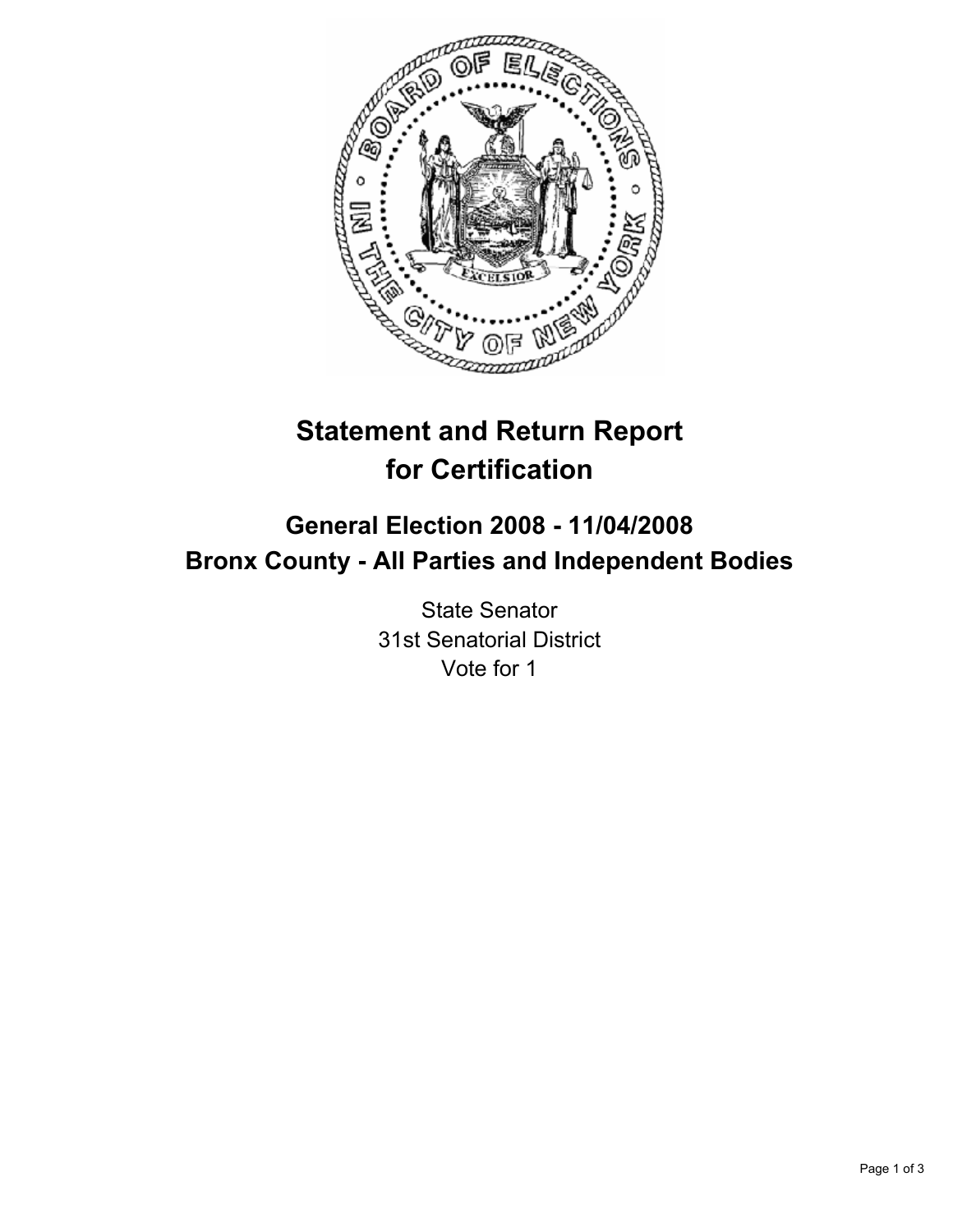

### **Assembly District 78**

| PUBLIC COUNTER                       | 384 |
|--------------------------------------|-----|
| <b>EMERGENCY</b>                     |     |
| ABSENTEE/MILITARY                    | 20  |
| AFFIDAVIT                            | 12  |
| <b>Total Ballots</b>                 | 419 |
| ERIC SCHNEIDERMAN (DEMOCRATIC)       | 300 |
| MARTIN CHICON (REPUBLICAN)           | 49  |
| STEPHEN BRADIAN (CONSERVATIVE)       | 4   |
| ERIC SCHNEIDERMAN (WORKING FAMILIES) | 15  |
| <b>Total Votes</b>                   | 368 |
| Unrecorded                           | 51  |

### **Assembly District 81**

| <b>PUBLIC COUNTER</b>                | 11,634 |
|--------------------------------------|--------|
| <b>EMERGENCY</b>                     | 142    |
| ABSENTEE/MILITARY                    | 690    |
| AFFIDAVIT                            | 352    |
| <b>Total Ballots</b>                 | 13,037 |
| ERIC SCHNEIDERMAN (DEMOCRATIC)       | 9,098  |
| <b>MARTIN CHICON (REPUBLICAN)</b>    | 1,467  |
| STEPHEN BRADIAN (CONSERVATIVE)       | 184    |
| ERIC SCHNEIDERMAN (WORKING FAMILIES) | 404    |
| SANDRA LERNER (WRITE-IN)             |        |
| <b>Total Votes</b>                   | 11,154 |
| Unrecorded                           | 1.883  |